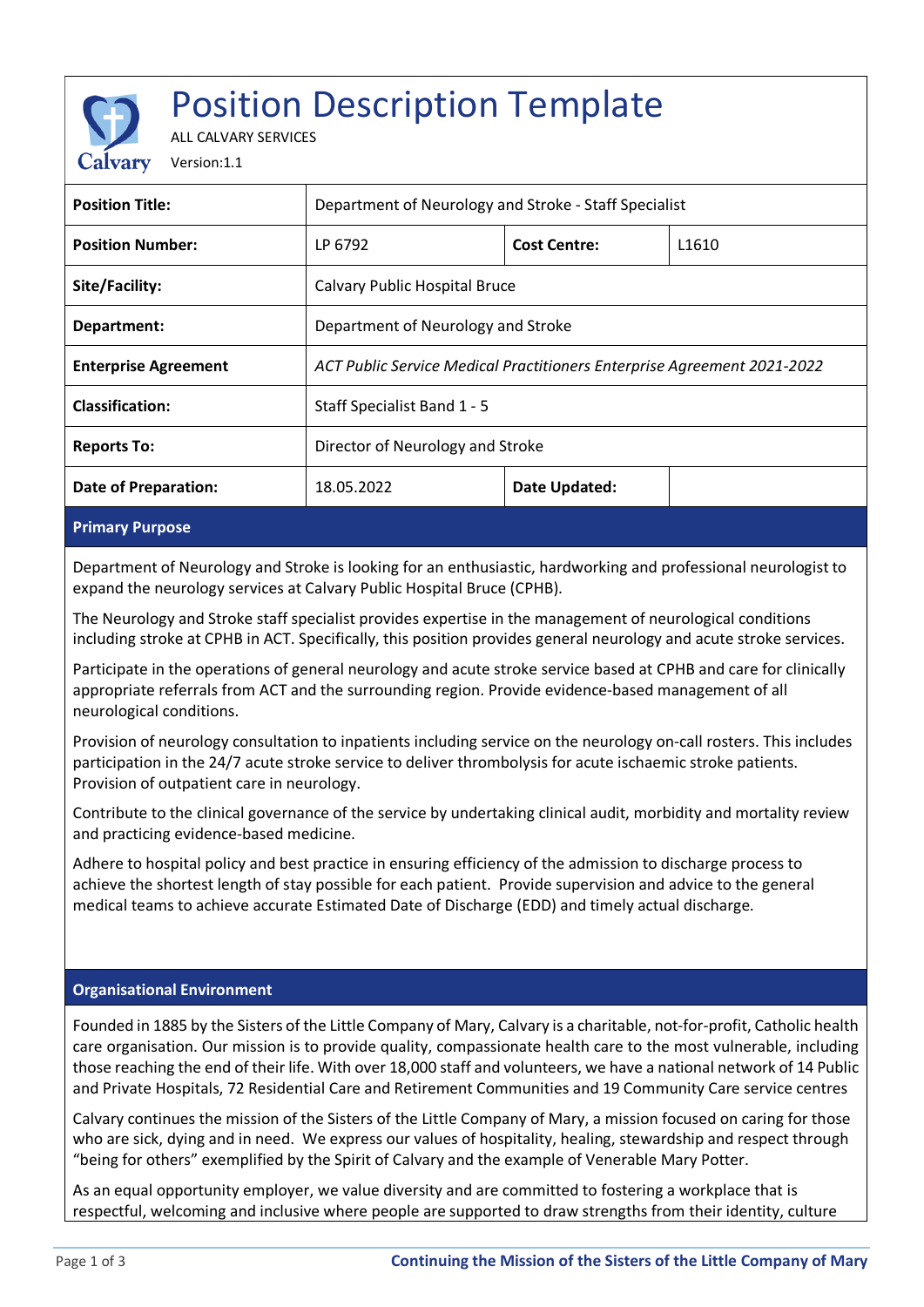and community. We value the integral dignity of each person and we encourage applications from First Nations peoples, people living with a disability, LGBTIQ+ people, people who have come to Australia as migrants or refugees and veterans.

#### **Accountabilities and Key Result Areas**

#### *People and Culture:*

- Practice in accordance with Calvary and relevant Government Health policies and procedures, the position description, Code of Conduct and industrial agreements.
- Work in accordance with the mission and vision of Calvary and actively participate in developing a culture that promotes Calvary's values of healing, hospitality, stewardship and respect.

#### *Excellence in Service Delivery:*

- Provide and support competent and efficient clinical management of patients at CPHB.
- Strive for continuous professional development and undertake research relevant to the science and/or clinical practice of the specialty.
- Participation in clinical meetings as required

#### *Excellence in Service Development:*

• Contribute to clinical audit and participate in changes that improve quality and safety of patient care.

#### *Wise Stewardship*

• Within scope of position, ensure and encourage careful use of resources.

#### *WH&S Responsibilities:*

- Take reasonable care of your own health and safety and the health and safety of others in the workplace;
- Comply with relevant Calvary WHS policies, procedures, work instructions and requests;
- Report to your supervisor any incident or unsafe conditions which come to your attention;
- Observe any additional requirements as outline in Calvary's WHS Responsibilities, Authority and Accountability Table (published on Calvary intranet)

| <b>Key Relationships</b>  |                                                                                                                                                               |  |
|---------------------------|---------------------------------------------------------------------------------------------------------------------------------------------------------------|--|
| Internal:                 | Director of Neurology and Stroke and other service staff<br>Division of Medicine<br>Other medical, nursing, allied health and support staff                   |  |
| External:                 | Consumer and carer representative groups and individuals<br>Patients, families and visitors<br>Other health providers                                         |  |
| <b>Position Impact</b>    |                                                                                                                                                               |  |
| Direct Reports:           | Team registrars, trainees and JMOs                                                                                                                            |  |
| Budget:                   | Work within the budget of relevant cost centres. Accountable for identifying costs associated<br>with any business development or capital equipment proposals |  |
| <b>Selection Criteria</b> |                                                                                                                                                               |  |